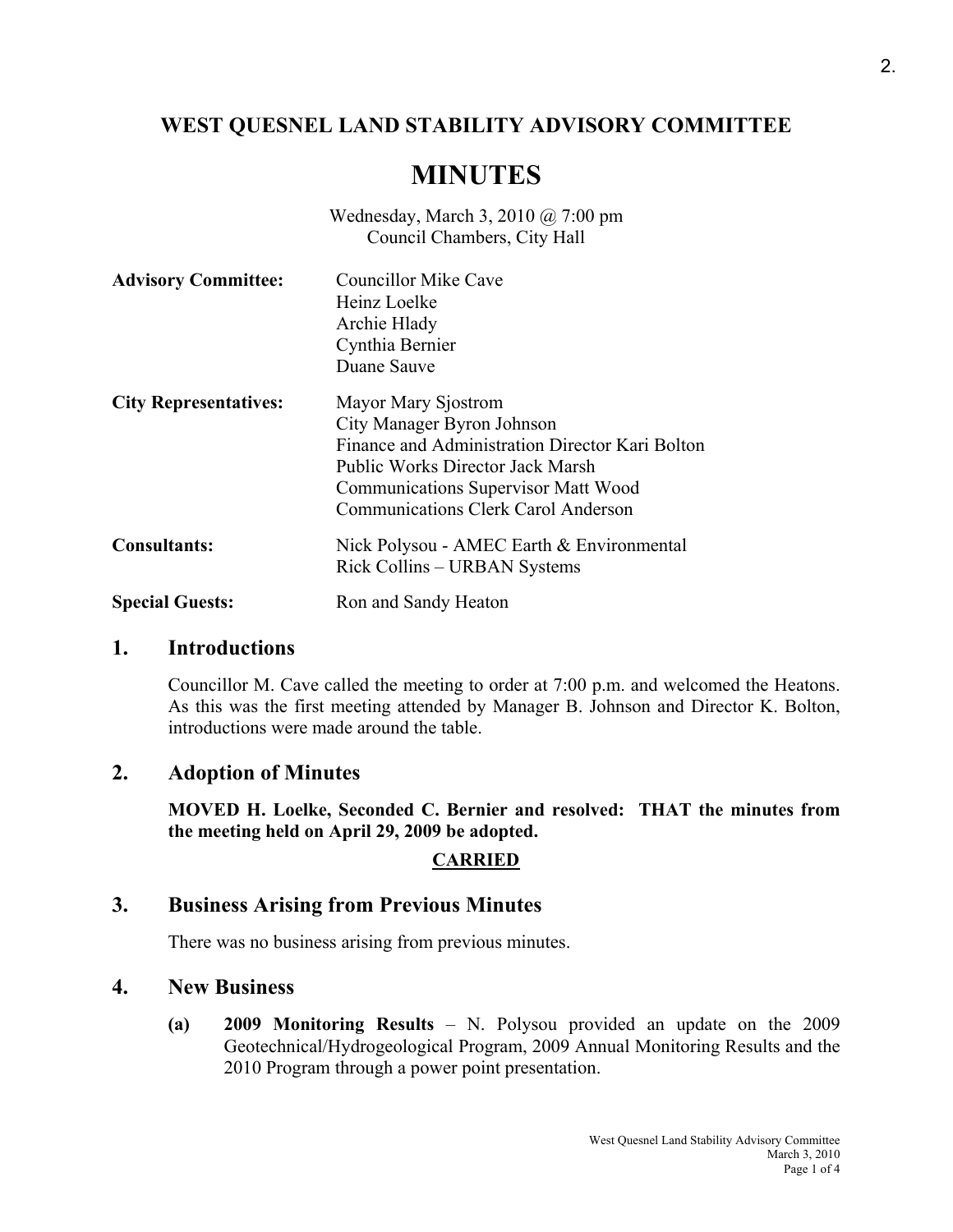He summarized the 2009 Program wherein the pre-construction of the Full Scale Dewatering Program, the Ongoing (Annual) Monitoring and the Project Management (Consultation/Communications) were completed. Due to budget, the construction of the Full Scale Dewatering Program was not undertaken.

 2009 Annual Monitoring included the monitoring of surface movement (through GPS surveyed hubs), subsurface movement (through slope inclinometers), groundwater levels (through piezometers, wells, horizontal drains), and weather data. Results showed that ground movements were higher again in 2009, water levels are high and fluctuating (as in previous years) and precipitation was normal or slightly below normal.

 N. Polysou reviewed some previous years' monitoring and noted that since the installation of the monitoring equipment, they have been able to retrieve accurate and extensive data.

 Due to the ground movement, most of the slope inclinometer instruments now need to be replaced and this is scheduled to be part of the full scale dewatering program.

**(b) Update on Grant Funding** – J. Marsh distributed a series of correspondence regarding the applications for grant funding. A phased project was developed as part of our original Building Canada Program funding application which divided the works over time within a budget of \$11.94 million. The total amount of funding received this year was \$4.731 million (\$3.161 m from the provincial/ federal governments and \$1.57 m being the City of Quesnel's portion).

The main components of the project are:

- 1. The installation of groundwater wells and horizontal drains to reduce groundwater levels;
- 2. Associated connections of groundwater wells and horizontal drains to the closest sewer system; and
- 3. The installation of water meters to determine leakage from the existing water distribution system.

As the amount of funding provided was less than requested, the City identified the works that would provide the highest chance of arresting the movement while also managing potential risks. Accordingly, the following works have been proposed:

- 1. Constructing all subsurface dewatering wells and drains identified at this time;
- 2. Redirecting a major storm sewer to reduce discharge into the Stork/Crane pond;
- 3. Minimizing risk of flooding in the lower extents of the area; and
- 4. Installing flow meters on water mains (if sufficient funds remain).

Discussion on the installation of the water meters and what, if any benefit they would produce took place.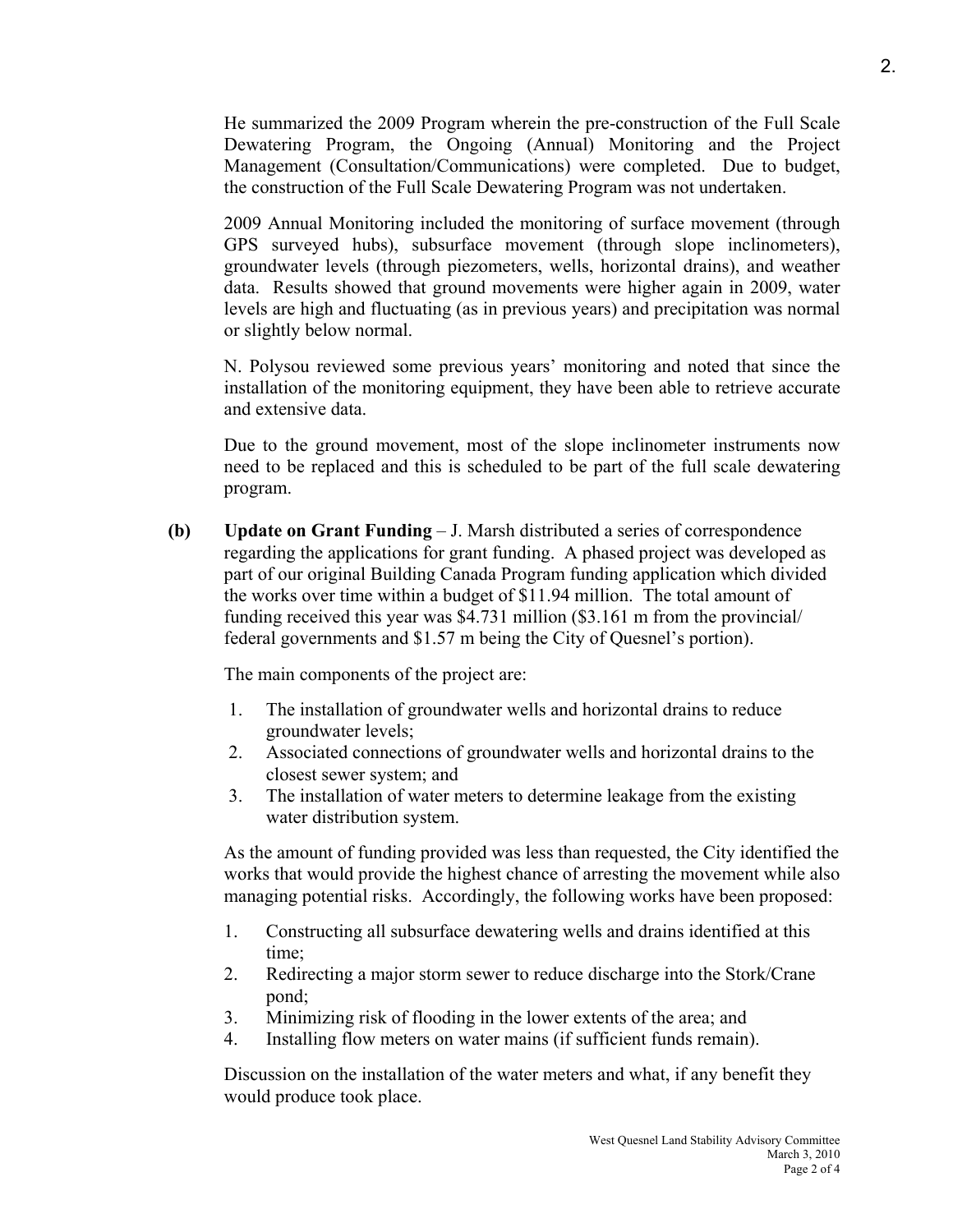The meters would not only monitor the amount of water used by residents but would assist in determining the locations and amount of water going into the ground through system leakage. At present, we have no way of monitoring the amount of water actually being used by residents or how much leakage there is. It has also been determined that although this would be a benefit in data collection and determination of where to make repairs, the first two components would provide actual reductions in the amount of groundwater. This installation of water meters would be the next step in the project should funding become available.

J. Marsh confirmed that the provincial and federal governments are well aware that this is Phase I of a much larger project, requiring a larger commitment. The City will continue to lobby.

- **(c) 2010 Work Program** N. Polysou continued with the proposed work program for this year which includes ongoing monitoring, preconstruction design activities, the installation of subsurface dewatering (wells, horizontal drainage), and surface drainage works. An Environmental Assessment is required prior to commencement of works and has been completed by Urban Systems and submitted for government review.
	- (i) Subsurface Dewatering Will include horizontal drains across the lower/eastern portion of the landslide area ("area"), pumping wells across the upper/middle portion of the area, monitoring, and servicing. Any existing wells that are not producing will be disconnected/disabled.
	- (ii) Surface Drainage R. Collins indicated on a map, exactly where the proposed drainage routes/reroutes would be installed. As mentioned in previous presentations, this piece of the program is designed to limit the amount of surface water getting into the ground – to take the water off site and not allow public water to flow into ponds. He also pointed out a couple of areas where we may experience increased overland flows and provided several options to mitigate this potential flooding or overland flow. The Committee had questions on the draining of ponds in the area and R. Collins noted that there were several issues to consider – environmental implications, ponds located on private property and the costs associated with the removal of the water.
	- (iii) Environmental Assessment We must account for any impact or damage to the environment both while doing the work and after the work has been completed so long and short term implications of the dewatering program. A report was forwarded for approval sometime last week and we should expect a response in about two months. There was discussion about the length of time and the Committee wondered whether there was any work to be done while waiting for approval. N. Polysou said there should not be any delay in getting started on the subsurface drainage works once the assessment is approved.